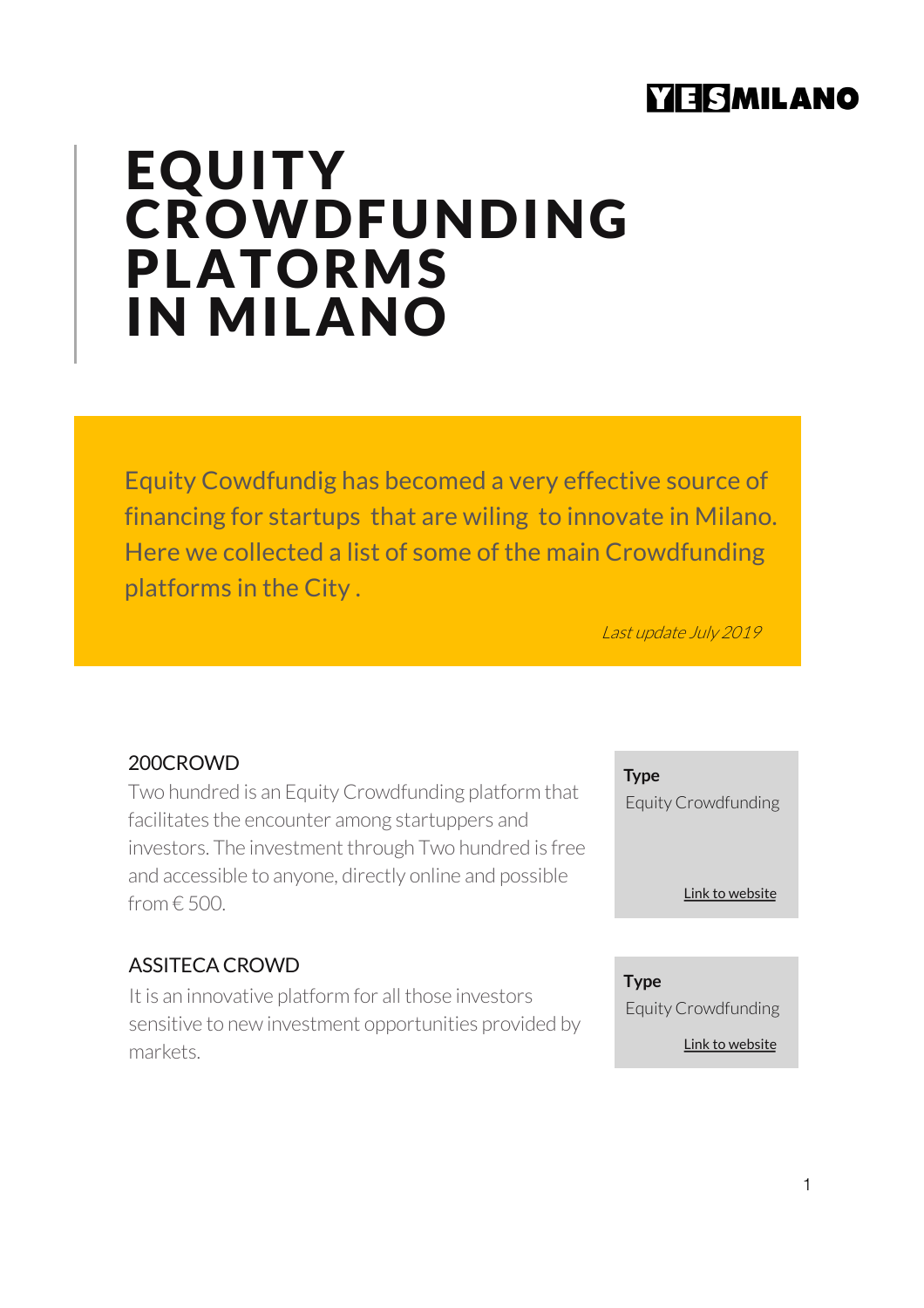# **YESMILANO**

# CLUB DEAL

An online crowdfunding website which aims to find the highest potential startups in Italy and showcase them online.

# COFYP

A website for the crowdfunding of innovative startups and SME's.

# **CROWDFUNDME**

It is the first portal to be listed in the stock exchange. To investing in a startup or SME you go to the website, select the project, analyze the business plan and invest directly from home. All projects are accompanied by detailed business plans that highlight why they invest, the results achieved, the market of belonging and future strategies.

### EPPELA

it is a reward-based Italian crowdfunding platform for creative talents, startups and companies. You share your idea, seek out the web's support to realize it, and discover and pre-order exclusive products and services. Nowadays, it is one of Italy's largest crowdfunding websites that has funded over 3,000 projects.

### **MAMACROWD**

Mamacrowd is one of Italy's biggest crowdfunding platforms. They accompany people in the investing in startups and SMEs. The team of experts is available to offer support in all phases of the online investment.

**Type** Equity Crowdfunding

[Link to web](http://www.clubdealonline.com/)site

**Type** Equity Crowdfunding

[Link to web](http://www.cofyp.com/)site

#### **Type**

Equity Crowdfunding

[Link to web](http://www.crowdfundme.it/)site

**Type** Crowdfunding

[Link to web](http://www.eppela.com/en)site

**Type Crowdfunding**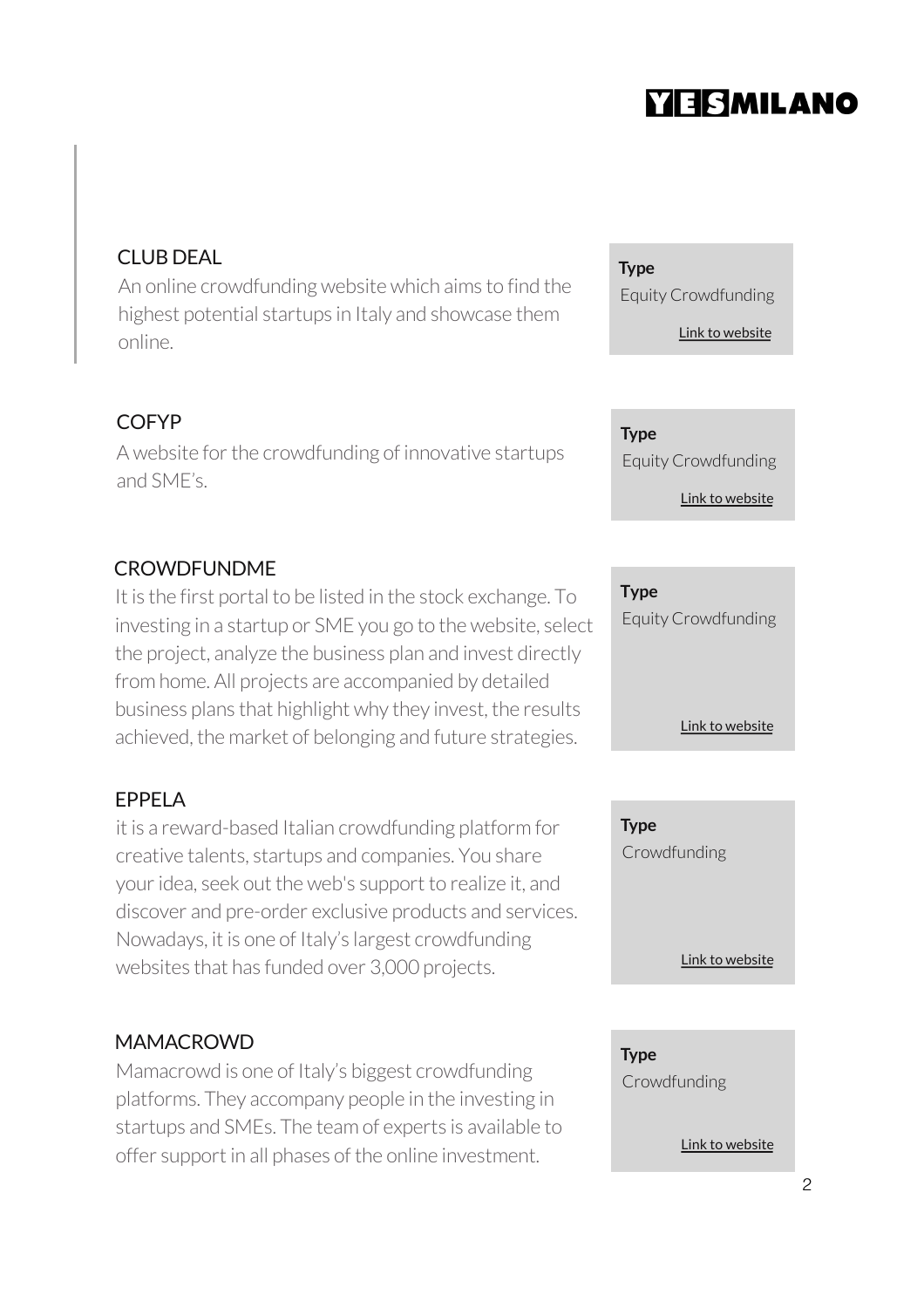# **YIESMILANO**

#### **MUSICRAISER**

A crowdfunding website specific for music projects **Type**

#### NEXT EQUITY

On Next Equity, contact with numerous investors and find lenders motivated to support your innovative business. Send them a brief description of the idea, your email address and a contact address, they will contact you as soon as possible to listen to your project and schedule an in-depth meeting with a team of experts who will assess whether your startup / SME or your innovative idea it can be listed on the Next Equity portal. Otherwise they will provide you with suggestions to improve it and propose it again later, if there are the conditions.

#### OPSTART

The mission of Opstart equity crowdfunding is to place ourselves as a meeting point between innovation and investments, giving the possibility to innovative Startups and SMEs to raise capital necessary for their development with a large audience of investors. Their added value is to offer both types of interlocutors, innovators and investors the appropriate guarantees of professionalism and competence so that they can meet easily, enriching each other.

Crowdfunding

**Type** Equity Crowdfunding

[Link to web](https://www.musicraiser.com/it)site

[Link to web](http://www.nextequity.it/)site

**Type** Equity Crowdfunding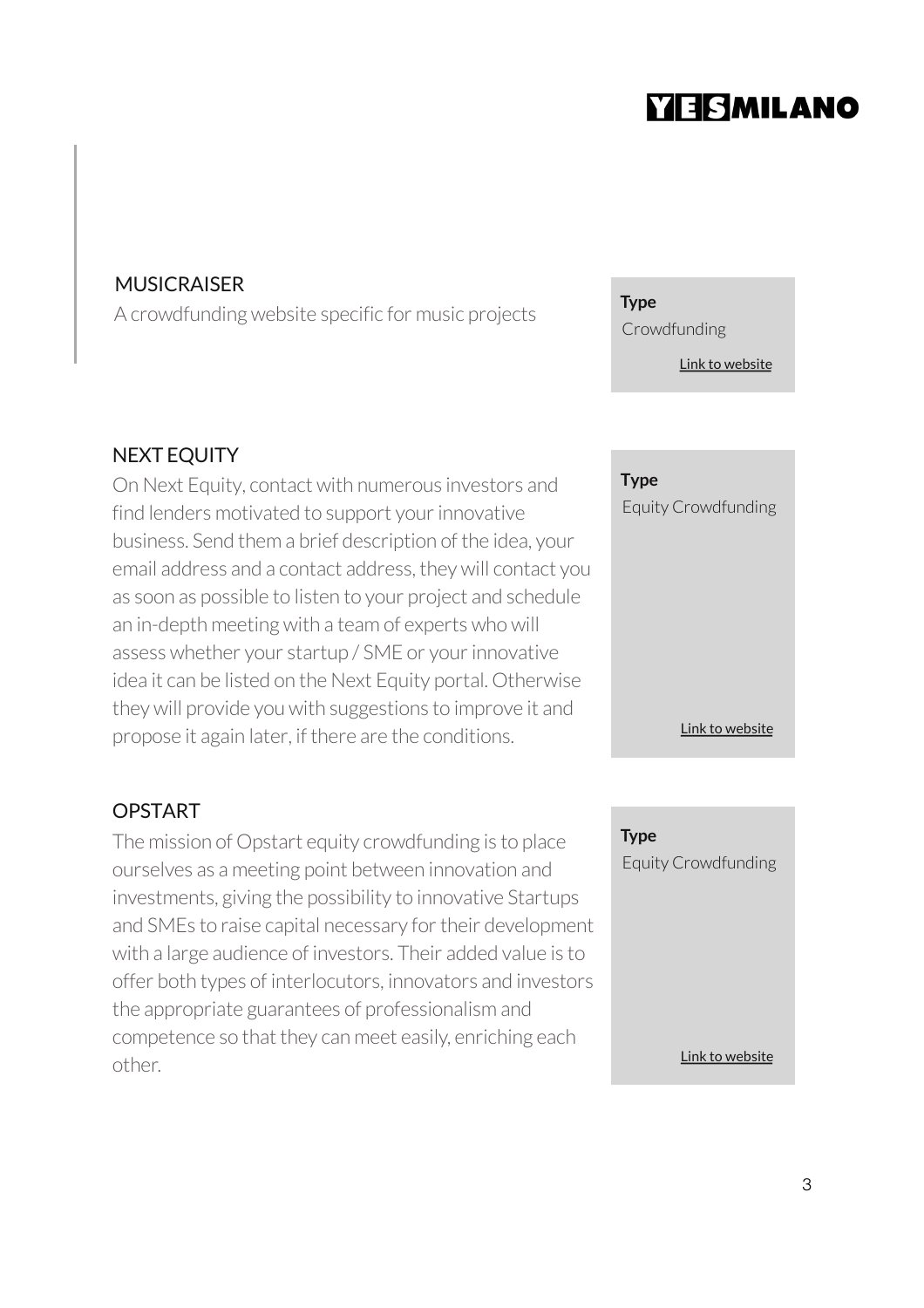# **YESMILANO**

## PRODUZIONI DAL BASSO PDB

Produzioni dal Basso is the first crowdfunding platform born in Italy. Crowdfunding on PDB is simple, transparent and disintermediate. They are a reward / donation based and generalist platform. We are open to all types of projects and do not operate input filters. Anyone can register, upload their idea and propose it online.

### **STARSUP**

StarsUp is a portal, authorized by Consob (the 1st in Italy), for the online collection of risk capital by innovative companies (start-ups and SMEs). StarsUp was born following a careful and recent analysis of the entrepreneurial system on the basis of which it was observed that: a large number of companies (unlisted), organizations or entrepreneurs would need capital to be able to start and / or develop valid business projects; many individuals, professional investors or individuals, have financial liquidity.

### **WALLIANCE**

A crowdfunding platform for property projects. With Walliance you can raise money up to  $\epsilon$  8 million and thus balance the capital needed for your business project. Collect funds and manage all the bureaucratic processes related to the collection of financial resources in safety and speed.

**Type** Crowdfunding

[Link to web](https://www.produzionidalbasso.com/)site

**Type** Equity Crowdfunding

[Link to web](http://www.starsup.it/)site

**Type** Equity Crowdfunding